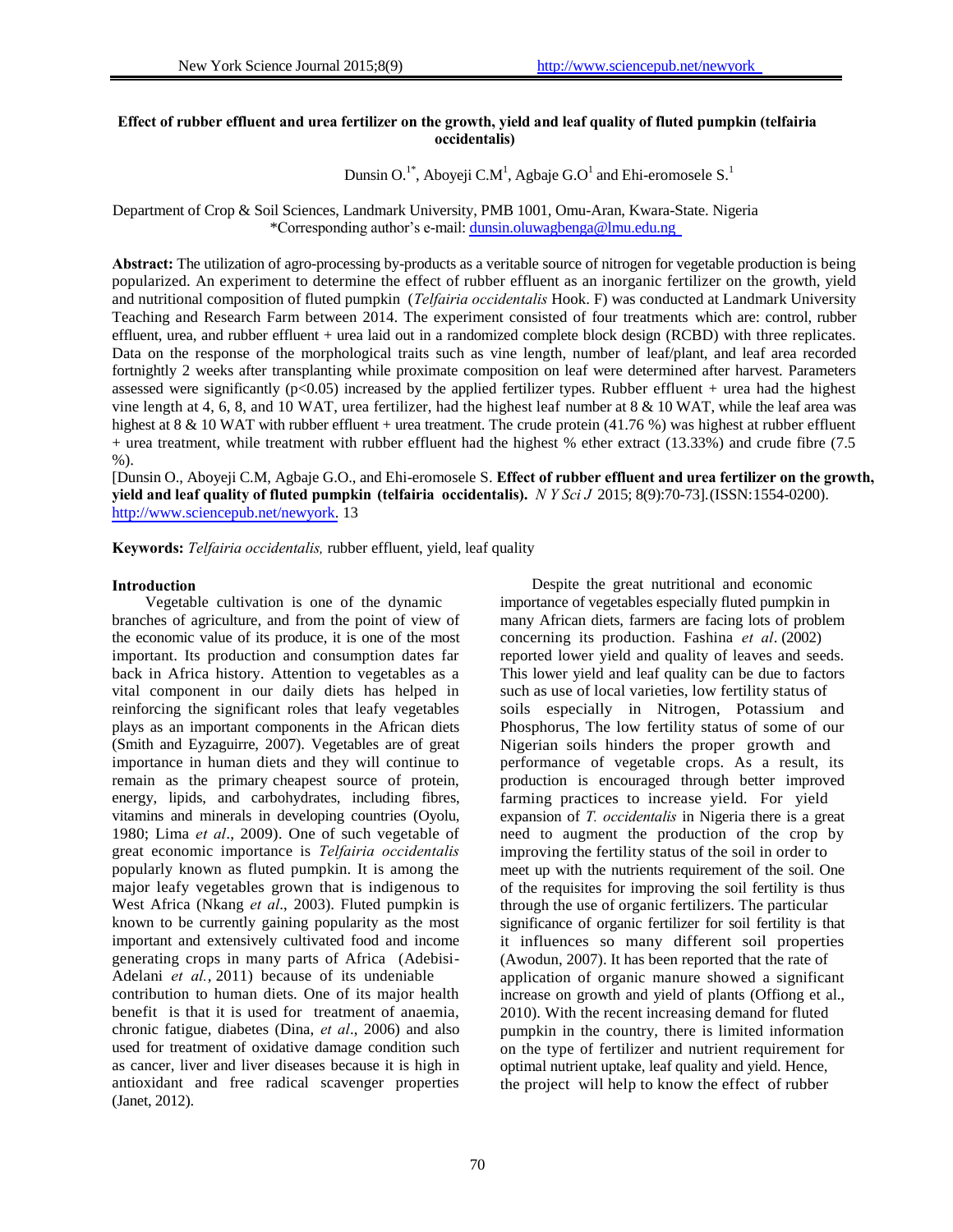effluent on the growth, yield and quality of leaf of *Telferia occidentalis*.

## **Materials and Methods**

The field experiment was conducted at the Teaching and Research Farm of Landmark University, Omu-Aran, Kwara state (Latitude 8 *°* 9 *°* 0"N and Longitude 5*°* 61*°* 0"E) located at the southern Guinea savannah zone of Nigeria. The experimental site is composed of a texturally laterite soil type which contains high proportion of iron and aluminium as residue. Soil samples were randomly taken with auger at a depth of 0-15cm from the site after it had been prepared for cultivation. The samples was collected and packaged into sub-samples and taken for laboratory analysis to determine the physical and chemical properties of the soil.

Rubber effluent was obtained from Odia rubber factory, Benin City, left to ferment for 28 days before the effluent was analysed for N, P, K Mg and Ca following the methods outlined by AOAC (1980). Fluted pumpkin pods were purchased from Omu-Aran market in Kwara state. The seeds were extracted from the pods and one seed was placed in a polythene bag filled with top soil. The bags were covered with grasses to prevent them from direct sunlight and also to enhance warmth, air and moisture (conditions necessary for germination). Water was sprinkled on the bed at least once daily. Sprouted seeds were transplanted after two weeks. Treatments include Control (T<sub>1</sub>), Rubber effluent (T<sub>2</sub>), Urea fertilizer (T<sub>3</sub>) and Urea + rubber effluent  $(T_4)$ . The rubber effluent was passed through a 2mm sieve to remove suspended particles of various sizes before they were uniformly spread on the plots using a knapsack sprayer two weeks before transplanting and the fertilizer was applied at an equivalent rate of 60 kgN/ha at a weeks after transplanting. The treatments were laid out in a Randomized Complete Block Design (RCBD) with three replicates. The experimental field of 24m by 10m was divided into three blocks each containing 5 beds giving a total of 15 beds in the site. Each bed size constructed was 4m by 3m (12m ) containing 12 plant stands and a total of 180 plant stands grown in the site. Alley of 1m apart was created as a form of demarcation between beds and which can also help to prevent runoff of nutrients from one bed to another. The blocks were spaced at 0.6m apart for easy movement during cultural operations. Sprouted vigorous fluted pumpkin seeds were transplanted to the experimental site at a spacing of 1m by 1m. The seedlings were watered manually twice daily (morning and evening) and weeding at sight was done regularly to ensure maximum growth of crop. The experimental area and the surroundings were kept clean to prevent harboring of pest. Staking vertically and horizontally

was done immediately at vine initiation. Insects were controlled using insecticide at a rate of 100ml per 100l of water. The leaves of the fluted pumpkin were harvested at 10 weeks after seedling transplant. Data on growth parameters (vine length, number of leaves and leaf area) were collected at 4, 6, 8 and 10 weeks after transplanting (WAT), fresh leaf samples of fluted pumpkin were collected and proximate analysis for its nutrients were determined based on the official methods of analysis of the AOAC (1980). The data collected on various parameters were subjected to analysis of variance using SAS software programme. The means were separated using Duncan Multiple Range Test (DMRT) at 5% level of probability.

### **Result and Discussion**

# **Physical and Chemical Properties of Soil and Rubber effluent**

The laboratory result of the rubber effluent used for the study revealed that the effluent is slightly acidic and contained N, P, K, Mg, Ca and organic carbon (Table 1), which could be utilized by crops for its growth and development and these results was in accordance with the findings of Orhue *et al.*, (2007) and Augusthy and Mani (2001) who stated that high significantly amounts of total suspended and dissolved solids, phosphates and total nitrogen in rubber effluent. Waizah *et al*., (2011) has opined that the application of urea and rubber effluent improved the general soil chemical properties and indicated that this change can be attributed to the increase in the soil nutrient level and a more conducive environment for the activities of microorganisms to proliferate thereby increasing the fertility status of the soil.

|                                    | Mean  | Rubber   |
|------------------------------------|-------|----------|
| Parameters                         | value | effluent |
| $pH($ O)                           | 5.60  | 5.40     |
| Organic carbon (%)                 | 1.02  | 2.086    |
| Nitrogen (%)                       | 0.157 | 2.43     |
| Sodium mg/l                        | 0.021 | 1.04     |
| Potassium mg/l                     | 0.108 | 3.95     |
| Calcium mg/l                       | 0.004 | 4.52     |
| Available<br>Phosphorus<br>(mg/kg) | 12.50 | 38.1     |
| Magnesium (mg/l)                   | 0.13  | 0.35     |

**Table 1: Physical and Chemical Properties of the Soil (0-15cm) before Experiment**

### **Growth Character**

The vine length of Fluted pumpkin increased significantly  $(p<0.05)$  by the application of rubber effluent and inorganic fertilizer across the four sampling period of 4, 6, 8 and 10 weeks after transplanting (WAT), with rubber effluent  $+$  urea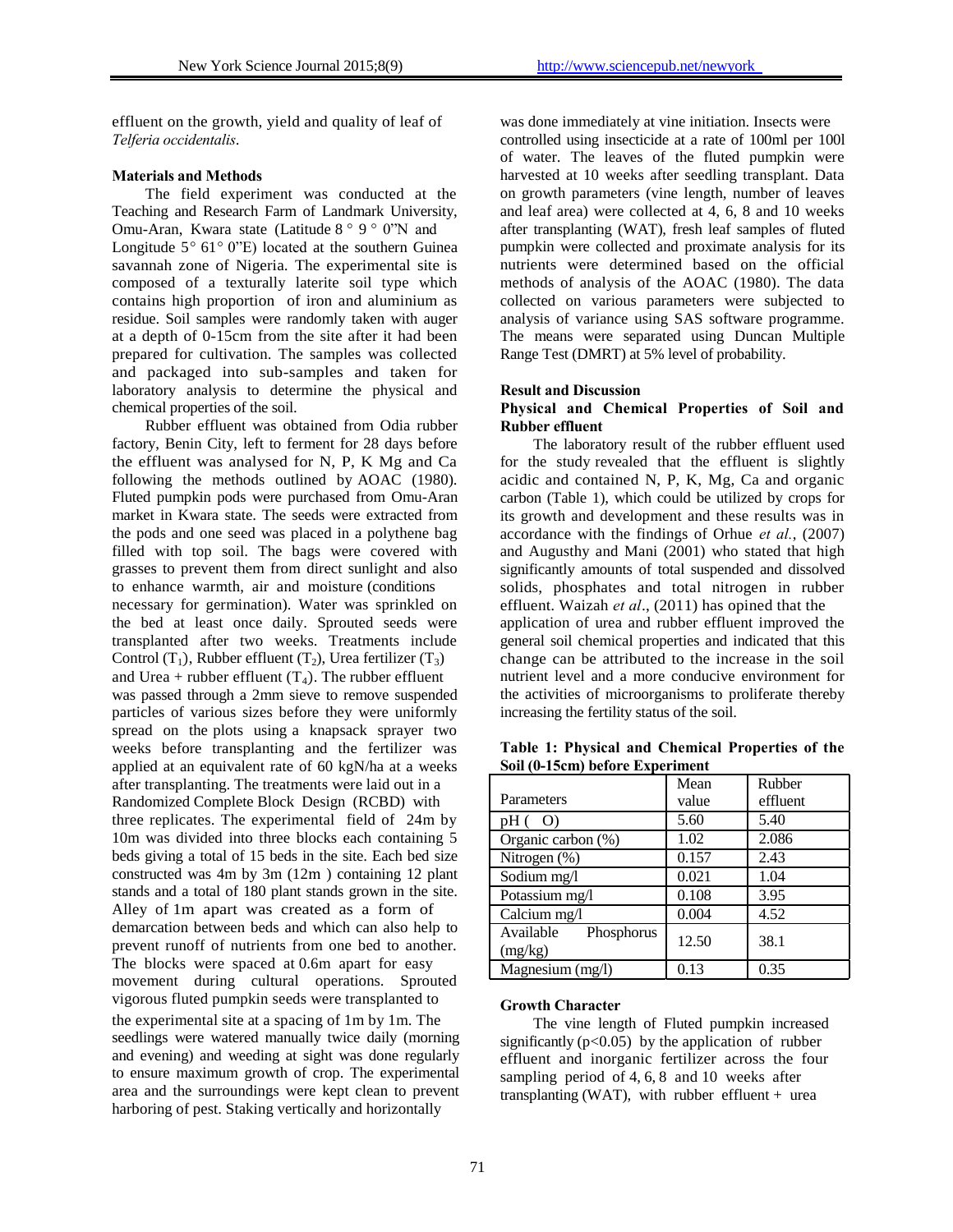fertilizer showing the superiority in vines among the treatment (Table 2). The number of leaves were significantly influenced  $(p<0.05)$  by application of the rubber influence and urea. There was a constant increase in number of fluted pumpkin leaves for 4-10 week after transplanting in all treatments except the control. Plants resulting from rubber effluent  $+$  urea application constantly had highest number of leaves at 6, 8 and 10WAT while treatment with Urea application has the highest number of leaves at 4WAT and 12WAT. The leaf area was significantly influenced by fertilizer applied on the treatment. Treatment with rubber effluent + urea had the highest leaf area index, followed by Urea and rubber effluent

respectively as compared to the control treatment. The increase experienced in vine length, number of leaves and leaf area may be imputed to the presence of plant nutrient in rubber effluent applied assist in promoting an early growth and subsequently development leading to greater yield in fluted pumpkin. This increase in the vegetative growth and yield is similar to earlier reports of Orhue *et al*. (2005) in *Dialium guineense* seedlings and Orhue and Osaigbovo (2013) in maize. It was reported that this increase could be attributed to the presence of high level soil nutrient provided by the effluent which is readily utilized by the crop for its growth and development.

**Table 2. Effect of rubber effluent on the vegetative traits of fluted pumpkin at 4, 6, 8 and 10 weeks after transplanting (WAT).**

| VINE LENGTH (CM) WAT         |       |        | NO OF LEAVES/PLANT WAT |        |       | <b>LEAF AREA INDEX WAT</b> |        |        |                |       |       |       |
|------------------------------|-------|--------|------------------------|--------|-------|----------------------------|--------|--------|----------------|-------|-------|-------|
| Treatme                      |       |        |                        |        |       |                            |        |        |                |       |       |       |
| nts                          | 4     | 6      | 8                      | 10     | 4     | 6                          | 8      | 10     | $\overline{4}$ | 6     | 8     | 10    |
| Control                      | 51.50 | 68.47  | 85.70                  | 138.57 | 33.9  | 48.93                      | 78.30  | 123.5  | 16.77          | 25.6  | 33.03 | 40.77 |
| Rubber<br>effluent           | 86.00 | 104.80 | 123.17                 | 175.90 | 51.67 | 67.97                      | 90.87  | 173.43 | 30.17          | 41.13 | 53.20 | 67.93 |
| Urea                         | 99.73 | 114.57 | 131.07                 | 178.57 | 58.77 | 79.47                      | 108.63 | 214.03 | 32.97          | 46.90 | 60.53 | 71.30 |
| Rubber<br>effluent<br>+ urea | 97.14 | 116.63 | 136.03                 | 200.90 | 53.53 | 83.83                      | 112.80 | 191.1  | 34.4           | 45.57 | 54.90 | 79.97 |

Mean values with the same letter in the column are not significantly different from one another at  $P < .05$ .

# **Proximate Composition**

This study revealed that nutrient content of fluted pumpkin was significantly affected by the application of rubber effluent and urea (Table 3). Treatment with rubber effluent + urea had the highest percentage of crude protein, closely followed by urea. This result is in affirmation with the fact that addition of nitrogen in form of fertilizer could increase uptake thereby

resulting in higher protein content (Stephen et al., 2014), hence improved quality of the vegetable crop. Although the % ether extract and crude fibre was found to be highest in treatment with rubber effluent followed by rubber effluent + urea. Total ash content was higher in treatment with Urea which is in agreement with result obtained by Stephen *et al*. (2014).

**Table 3: Effect of fertilizers on the proximate composition of fluted pumpkin**

| <b>TREATMENTS</b> | % Crude Protein | % Crude Fat | %Crude Fibre | % Ash |
|-------------------|-----------------|-------------|--------------|-------|
| Control           | 36.11           | 11.67       | ن ک          |       |
| R.E               | 40.72           | 13.33       | ن ر          | 8.33  |
| Urea              | 40.91           | 6.67        |              | 10    |
| $R.E+Urea$        | 41.76           | 8.33        |              | 8.33  |

# **Conclusion**

The study revealed that the application of rubber effluent had a positive impact on the vegetative growth, yield and nutrient content of fluted pumpkin. Rubber effluent improved the soil physical characteristics by increasing the organic matter and nutrient content of the soil. The application of rubber effluent combined with urea gave the highest vegetative and yield attributes of fluted pumpkin. The study also revealed that rubber effluent significantly

improves the nutritional quality of fluted pumping leaves. Therefore, it could be concluded that rubber effluent could be gainfully harnessed as a soil conditioner in combination with Urea fertilizer.

## **References**

1. Adebisi-Adelani O, FB Olajide-Taiwo, IB Adeoye, LO Olajide Taiwo (2011). Analysis of Production Constraints facing Fadama Vegetable